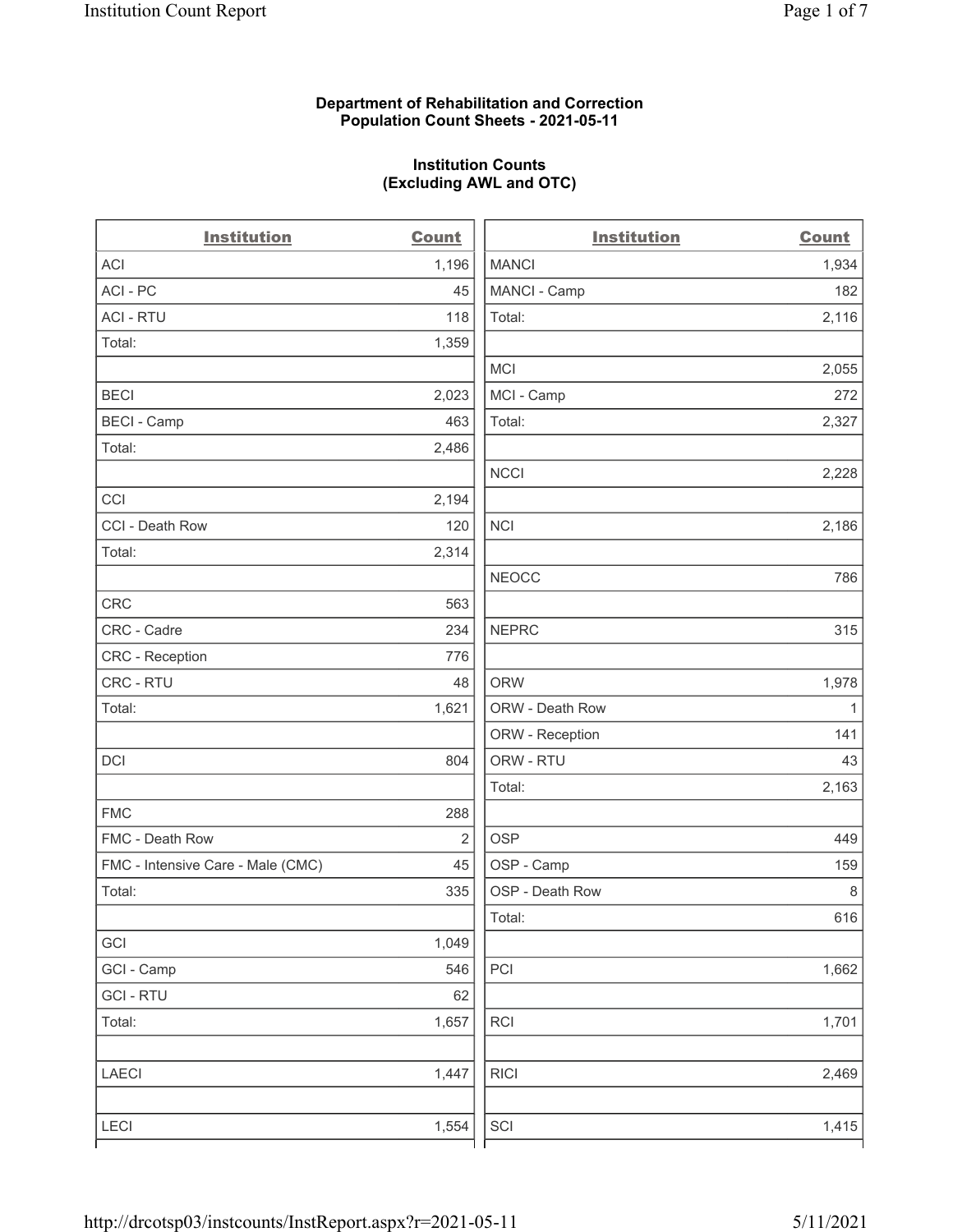| LECI - Camp              | 169   |                |       |
|--------------------------|-------|----------------|-------|
| Total:                   | 1,723 | <b>SOCF</b>    | 1,173 |
|                          |       | SOCF - RTU     | 2     |
| LOCI                     | 2,082 | Total:         | 1,175 |
| LORCI                    | 805   | <b>TCI</b>     | 902   |
| LORCI - Cadre            | 229   | TCI - Camp     | 289   |
| <b>LORCI - Reception</b> | 20    | Total:         | 1,191 |
| Total:                   | 1,054 |                |       |
|                          |       | <b>TOCI</b>    | 643   |
| <b>MACI</b>              | 856   | TOCI - PC      | 126   |
| MACI - Minimum           | 1,156 | Total:         | 769   |
| Total:                   | 2,012 |                |       |
|                          |       | <b>WCI</b>     | 1,112 |
|                          |       | <b>WCI-RTU</b> | 28    |
|                          |       | Total:         | 1,140 |

\* The Total Population includes 30 Offenders with Reason Codes 30 & 31. \*\* The Total Population includes 33 Offenders with Reason Code 0A.

Total Population: 43,153

## Male Population by Security Level (Include AWL and Exclude OTC)

| <b>Security Level</b>  |                   | <b>Body</b> | <b>AWL</b>   | $(-OTC)$ | <b>Total</b> |
|------------------------|-------------------|-------------|--------------|----------|--------------|
| <b>Total Level E</b>   |                   | 898         | 6            | 4        | 900          |
| Total Level 4          |                   | 1,294       | 6            | 4        | 1,296        |
| Total Level 3          |                   | 9,386       | 108          | 94       | 9,400        |
| Total Level 2          |                   | 14,720      | 132          | 93       | 14,759       |
| Total Level 1          |                   | 13,365      | 99           | 63       | 13,401       |
| <b>Total Death Row</b> |                   | 133         | $\mathbf{0}$ | $\Omega$ | 133          |
|                        | <b>Total Male</b> | 39,796      | 351          | 258      | 39,889       |

#### Female Population by Institution (Include AWL and Exclude OTC)

| <b>Institution</b>     | <b>Body</b> | <b>AWL</b> | $(-OTC)$ | <b>Total</b> |
|------------------------|-------------|------------|----------|--------------|
| <b>DCI</b>             | 803         |            |          | 805          |
| <b>FMC</b>             | 6           |            |          | 6            |
| <b>NEPRC</b>           | 315         |            |          | 315          |
| <b>ORW</b>             | 1,978       | 19         | 13       | 1,984        |
| <b>ORW</b> - Death Row |             |            | U        |              |
|                        |             |            |          |              |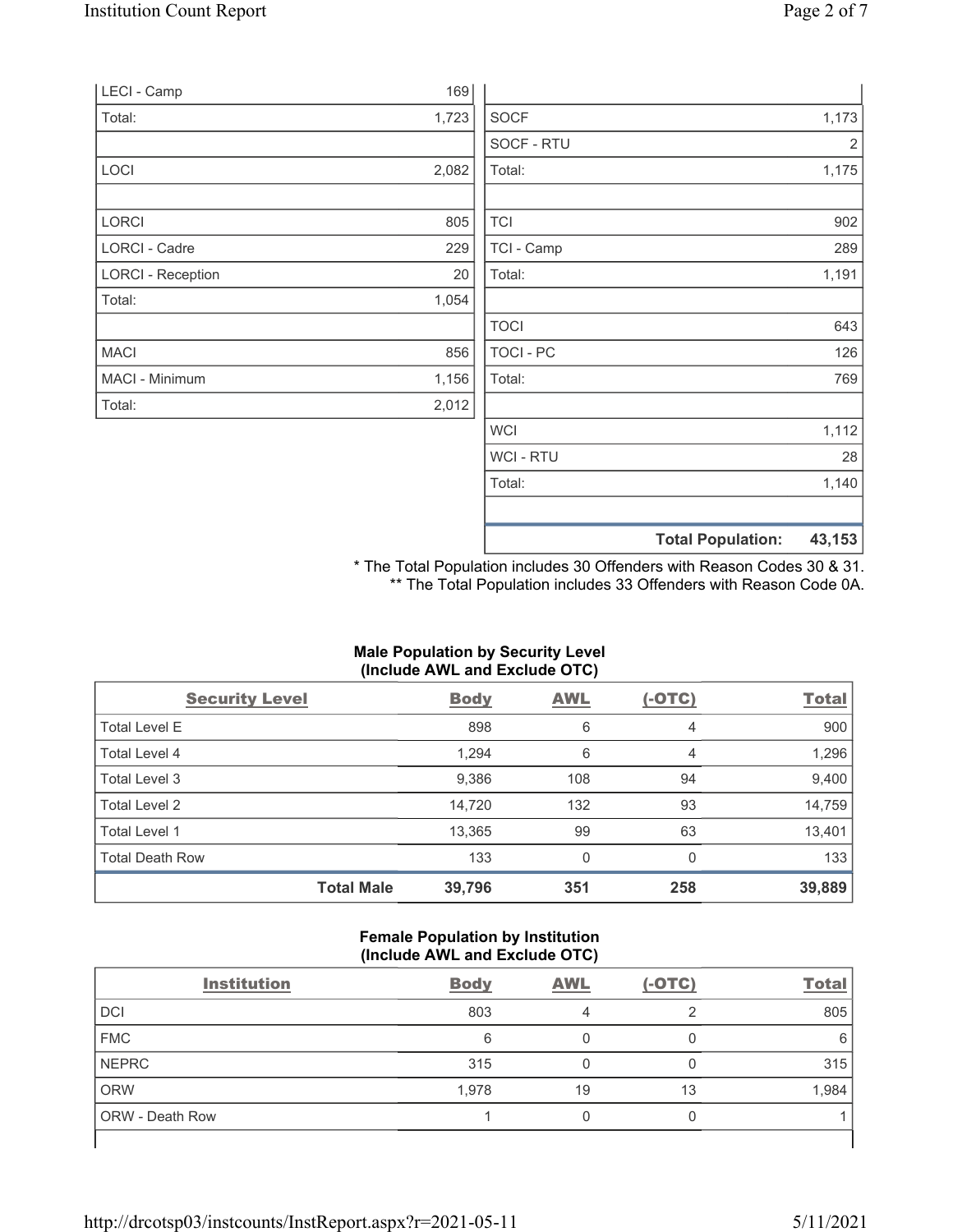| <b>ORW</b> - Reception |                          | 141    |     |     | 141    |
|------------------------|--------------------------|--------|-----|-----|--------|
| ORW - RTU              |                          | 43     |     |     | 43     |
|                        | <b>Total Female</b>      | 3.287  | 24  | 16  | 3,295  |
|                        |                          |        |     |     |        |
|                        | <b>Total Population:</b> | 43,083 | 375 | 274 | 43,184 |

## Male Population by Institution: Security Level 5 and E (Include AWL and Exclude OTC)

| <b>Institution</b>   | <b>Body</b>    | <b>AWL</b>       | $(-OTC)$                | <b>Total</b>   |
|----------------------|----------------|------------------|-------------------------|----------------|
| CRC - RTU            | 6              | $\mathbf 0$      | $\mathbf 0$             | 6              |
| <b>FMC</b>           |                | $\mathbf 0$      | 0                       |                |
| LECI                 | $\overline{7}$ | $\boldsymbol{0}$ | 0                       | $\overline{7}$ |
| <b>MACI</b>          | 13             | $\boldsymbol{0}$ | 0                       | 13             |
| <b>MANCI</b>         | 17             | $\mathbf{0}$     | $\Omega$                | 17             |
| <b>OSP</b>           | 192            | 1                |                         | 192            |
| <b>RCI</b>           | 15             | $\mathbf 0$      | 0                       | 15             |
| <b>SOCF</b>          | 527            | $\sqrt{5}$       | 3                       | 529            |
| <b>TCI</b>           | $\overline{4}$ | $\mathbf 0$      | 0                       | 4              |
| <b>TOCI</b>          | 105            | $\boldsymbol{0}$ | $\Omega$                | 105            |
| TOCI - PC            | $\overline{4}$ | $\overline{0}$   | $\Omega$                | $\overline{4}$ |
| <b>WCI</b>           | $\overline{4}$ | $\boldsymbol{0}$ | 0                       | $\overline{4}$ |
| <b>WCI-RTU</b>       | 3              | $\mathbf{0}$     | $\Omega$                | 3              |
| <b>Total Level 5</b> | 898            | $6\phantom{1}6$  | $\overline{\mathbf{4}}$ | 900            |

# Male Population by Institution: Security Level 4 (Include AWL and Exclude OTC)

| <b>Institution</b>                | <b>Body</b>    | <b>AWL</b> | $(-OTC)$ | <b>Total</b> |
|-----------------------------------|----------------|------------|----------|--------------|
| <b>ACI</b>                        | 6              | 0          | $\Omega$ | 6            |
| CRC                               | 3              | 0          | $\Omega$ | 3            |
| CRC - Reception                   |                | 0          | $\Omega$ |              |
| CRC - RTU                         | 11             | 0          | $\Omega$ | 11           |
| <b>FMC</b>                        |                | 0          | $\Omega$ |              |
| FMC - Intensive Care - Male (CMC) |                | 0          | $\Omega$ |              |
| <b>LORCI</b>                      | 4              | 0          | $\Omega$ | 4            |
| <b>MACI</b>                       | 13             | 0          | $\Omega$ | 13           |
| <b>OSP</b>                        | 205            | $\Omega$   | $\Omega$ | 205          |
| <b>SOCF</b>                       | 547            | 4          | 3        | 548          |
| SOCF - RTU                        | $\overline{2}$ | 0          | $\Omega$ | 2            |
| <b>TOCI</b>                       | 483            |            |          | 483          |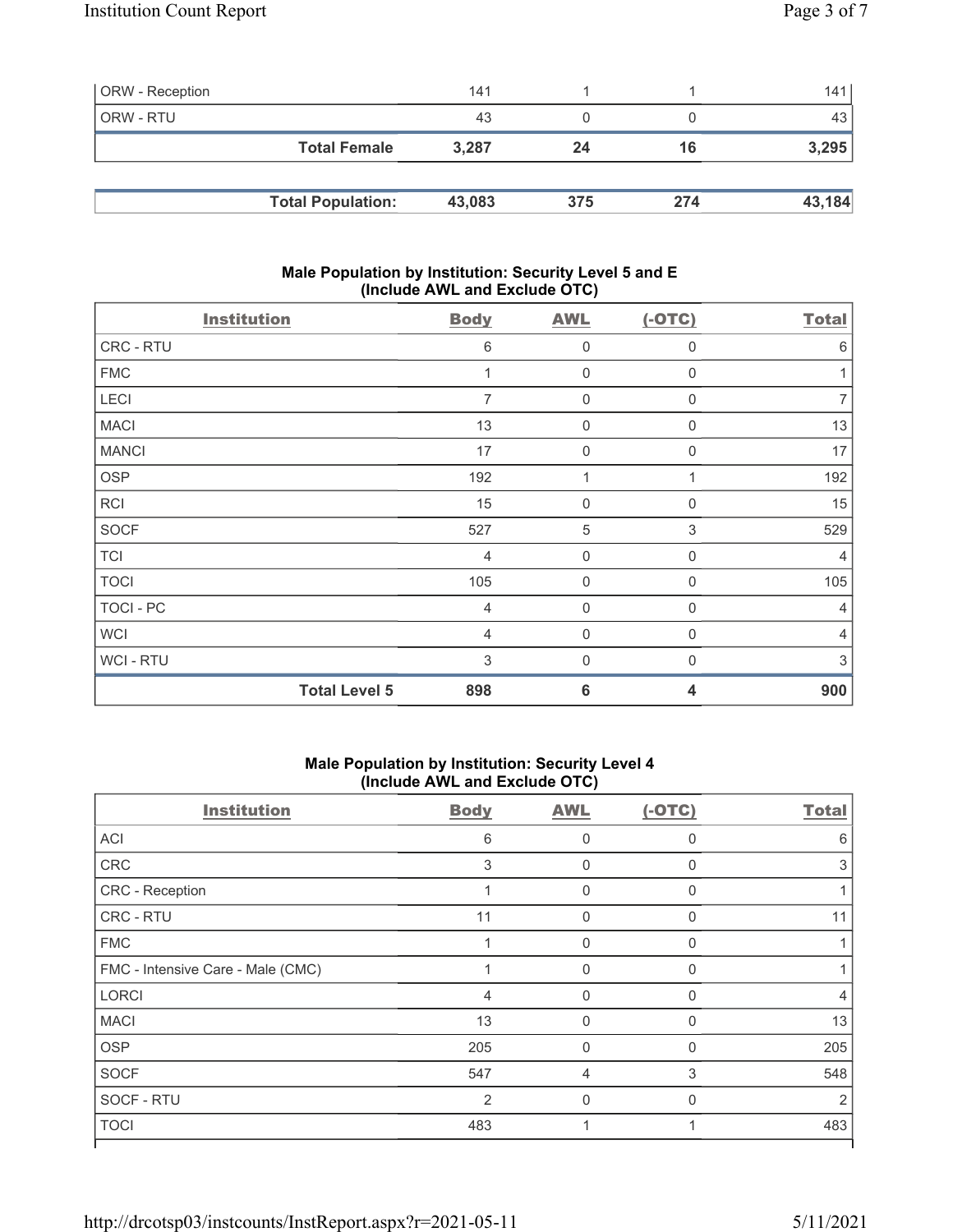| TOCI - PC      |                      |       |  | У     |
|----------------|----------------------|-------|--|-------|
| <b>WCI</b>     |                      |       |  |       |
| <b>WCI-RTU</b> |                      |       |  |       |
|                | <b>Total Level 4</b> | 1,294 |  | 1,296 |

#### Male Population by Institution: Security Level 3 (Include AWL and Exclude OTC)

| <b>Institution</b>                | <b>Body</b>    | <b>AWL</b>          | $(-OTC)$            | <b>Total</b>     |
|-----------------------------------|----------------|---------------------|---------------------|------------------|
| <b>ACI</b>                        | 18             | $\mathsf{O}\xspace$ | $\mathsf 0$         | 18               |
| ACI-PC                            | $6\,$          | $\mathsf{O}\xspace$ | $\mathsf{O}\xspace$ | $\,6\,$          |
| <b>BECI</b>                       | $9\,$          | $\mathsf 0$         | $\mathsf{O}\xspace$ | $\boldsymbol{9}$ |
| CCI                               | 16             | $\mathsf{O}\xspace$ | $\mathsf{O}\xspace$ | 16               |
| <b>CRC</b>                        | 404            | $10$                | $\boldsymbol{9}$    | 405              |
| CRC - Cadre                       | 5              | $\mathbf 0$         | $\mathsf{O}\xspace$ | $\mathbf 5$      |
| CRC - Reception                   | 617            | 15                  | 12                  | 620              |
| CRC - RTU                         | 31             | $\mathbf 0$         | $\mathsf 0$         | 31               |
| <b>FMC</b>                        | $\,8\,$        | $\mathsf{O}\xspace$ | $\mathsf{O}\xspace$ | $\,8\,$          |
| FMC - Intensive Care - Male (CMC) | $\overline{2}$ | $\mathbf 0$         | $\mathsf{O}\xspace$ | $\overline{2}$   |
| GCI                               | $\overline{4}$ | $\mathsf{O}\xspace$ | $\mathsf 0$         | $\overline{4}$   |
| LAECI                             | 10             | 1                   | $\mathbf{1}$        | 10               |
| LECI                              | 1,256          | $\sqrt{2}$          | $\mathbf{1}$        | 1,257            |
| LOCI                              | 16             | $\mathbf{1}$        | $\mathbf 0$         | 17               |
| LORCI                             | 407            | 32                  | 31                  | 408              |
| <b>LORCI - Cadre</b>              | 87             | $\mathbf 0$         | $\mathsf{O}\xspace$ | 87               |
| <b>LORCI - Reception</b>          | 12             | $\mathbf{1}$        | $\mathbf{1}$        | 12               |
| <b>MACI</b>                       | 726            | $\sqrt{4}$          | $\overline{4}$      | 726              |
| <b>MANCI</b>                      | 1,577          | 17                  | 14                  | 1,580            |
| MCI                               | 22             | $\mathsf 0$         | $\mathsf 0$         | 22               |
| <b>NCCI</b>                       | 31             | $\mathbf 0$         | $\mathsf 0$         | 31               |
| NCI                               | 8              | $\mathsf 0$         | $\mathsf 0$         | $\,8\,$          |
| <b>NEOCC</b>                      | 619            | $\sqrt{2}$          | $\sqrt{2}$          | 619              |
| <b>OSP</b>                        | 18             | $\mathsf{O}\xspace$ | $\mathsf 0$         | 18               |
| PCI                               | 41             | $\overline{2}$      | $\mathbf{1}$        | 42               |
| $\sf RCI$                         | 1,436          | $13$                | 11                  | 1,438            |
| <b>RICI</b>                       | 20             | $\mathbf 0$         | $\mathsf 0$         | $20\,$           |
| SCI                               | 21             | $\mathsf 0$         | $\mathsf 0$         | 21               |
| <b>SOCF</b>                       | 96             | $\mathbf{1}$        | $\mathsf{O}\xspace$ | 97               |
| <b>TCI</b>                        | 774            | $\mathbf{1}$        | $\mathbf{1}$        | 774              |
| TCI - Camp                        | $\mathbf{1}$   | $\mathsf 0$         | $\mathsf 0$         | $\mathbf{1}$     |
| <b>TOCI</b>                       | $37\,$         | $\mathsf{O}\xspace$ | $\mathsf{O}\xspace$ | $37\,$           |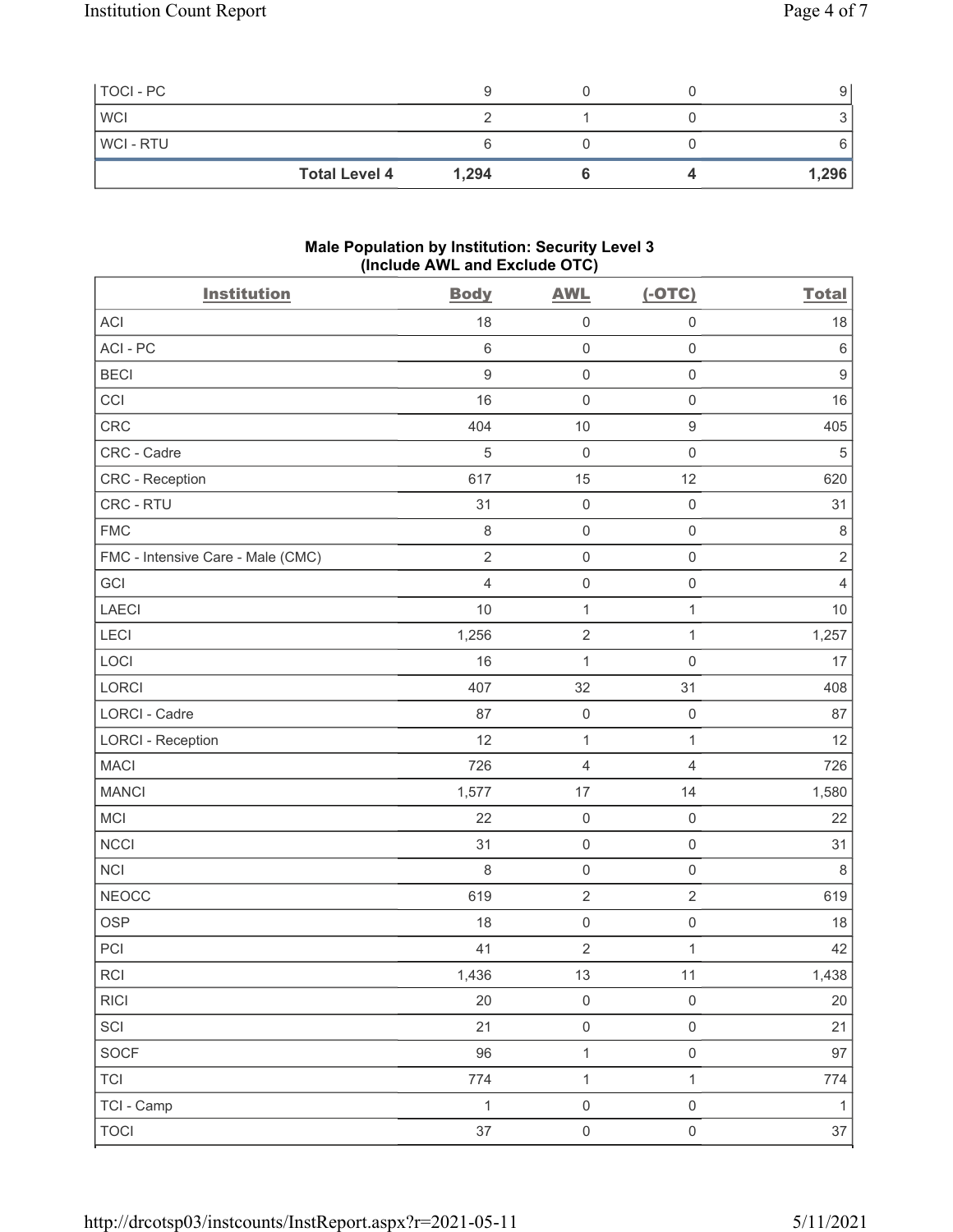| TOCI - PC      |                      | 56    |     |    | 56    |
|----------------|----------------------|-------|-----|----|-------|
| <b>WCI</b>     |                      | 979   |     |    | 979   |
| <b>WCI-RTU</b> |                      | 16    |     |    | 16    |
|                | <b>Total Level 3</b> | 9,386 | 108 | 94 | 9,400 |

#### Male Population by Institution: Security Level 2 (Include AWL and Exclude OTC)

| <b>Institution</b>                | <b>Body</b>    | <b>AWL</b>                | $(-OTC)$                  | <b>Total</b>              |
|-----------------------------------|----------------|---------------------------|---------------------------|---------------------------|
| <b>ACI</b>                        | 682            | $\sqrt{2}$                | $\mathsf 0$               | 684                       |
| ACI-PC                            | 28             | $\mathsf 0$               | $\mathsf{O}\xspace$       | 28                        |
| <b>ACI - RTU</b>                  | 92             | $\mathsf 0$               | $\mathsf{O}\xspace$       | 92                        |
| <b>BECI</b>                       | 1,316          | 10                        | $\,8\,$                   | 1,318                     |
| CCI                               | 1,641          | $\,6\,$                   | $\,6\,$                   | 1,641                     |
| CRC                               | 63             | $\sqrt{3}$                | $\ensuremath{\mathsf{3}}$ | 63                        |
| CRC - Cadre                       | 209            | $\mathsf 0$               | $\mathsf{O}\xspace$       | 209                       |
| CRC - Reception                   | 69             | $\ensuremath{\mathsf{3}}$ | $\,$ 3 $\,$               | 69                        |
| DCI                               | 1              | $\mathsf{O}\xspace$       | $\mathsf{O}\xspace$       | 1                         |
| <b>FMC</b>                        | 17             | $\sqrt{2}$                | $\mathsf{O}$              | 19                        |
| FMC - Intensive Care - Male (CMC) | 10             | $\mathsf{O}\xspace$       | $\mathsf{O}\xspace$       | 10                        |
| GCI                               | 480            | $\overline{4}$            | $\sqrt{2}$                | 482                       |
| <b>GCI-RTU</b>                    | 54             | $\mathsf 0$               | $\mathsf{O}\xspace$       | 54                        |
| <b>LAECI</b>                      | 819            | 14                        | 12                        | 821                       |
| LECI                              | 285            | $\,$ 3 $\,$               | $\sqrt{3}$                | 285                       |
| LOCI                              | 1,112          | $\,8\,$                   | $\overline{4}$            | 1,116                     |
| LORCI                             | 174            | 11                        | 11                        | 174                       |
| <b>LORCI - Cadre</b>              | 99             | $\mathsf 0$               | $\mathbf 0$               | 99                        |
| <b>LORCI - Reception</b>          | $\overline{4}$ | $\mathsf{O}\xspace$       | $\mathsf{O}\xspace$       | $\overline{4}$            |
| <b>MACI</b>                       | 104            | $\mathsf{O}\xspace$       | $\mathsf{O}\xspace$       | 104                       |
| <b>MANCI</b>                      | 308            | $\mathbf 5$               | $\overline{4}$            | 309                       |
| MCI                               | 1,367          | $\,6\,$                   | 5                         | 1,368                     |
| <b>NCCI</b>                       | 736            | $\,8\,$                   | $\,6\,$                   | 738                       |
| <b>NCI</b>                        | 1,204          | $\,6\,$                   | 5                         | 1,205                     |
| <b>NEOCC</b>                      | 167            | $\mathsf{O}\xspace$       | $\mathsf{O}\xspace$       | 167                       |
| OSP                               | $\overline{4}$ | $\mathsf{O}\xspace$       | $\mathsf{O}\xspace$       | $\overline{4}$            |
| PCI                               | 786            | 12                        | $\mathfrak{S}$            | 795                       |
| <b>RCI</b>                        | 250            | $\,$ 5 $\,$               | $\overline{4}$            | 251                       |
| <b>RICI</b>                       | 1,412          | 12                        | $\overline{7}$            | 1,417                     |
| SCI                               | 924            | $10$                      | $\boldsymbol{7}$          | 927                       |
| <b>SOCF</b>                       | $\sqrt{3}$     | $\mathsf{O}\xspace$       | $\mathsf 0$               | $\ensuremath{\mathsf{3}}$ |
| <b>TCI</b>                        | $98\,$         | $\mathsf 0$               | $\mathsf{O}\xspace$       | $98\,$                    |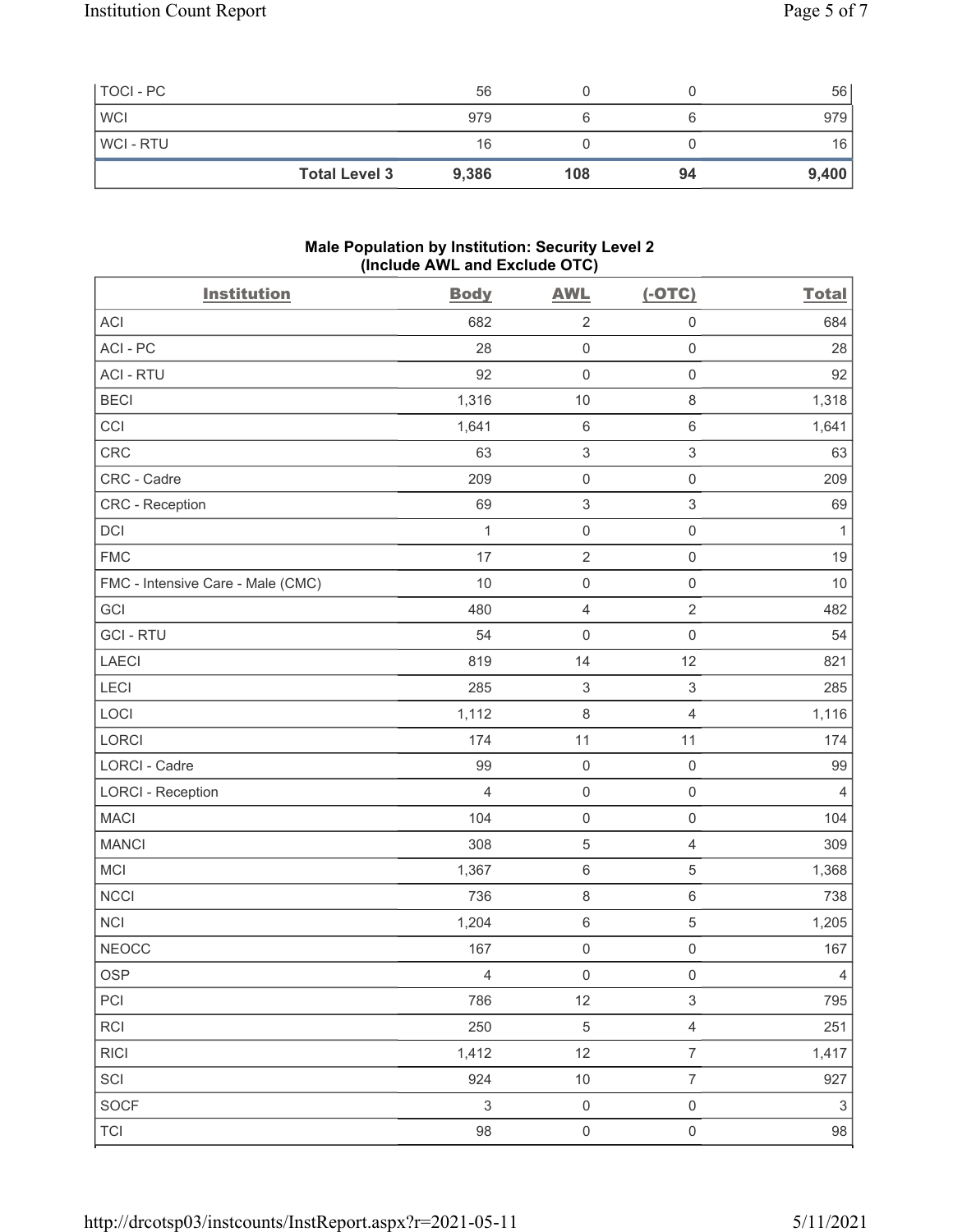| <b>TOCI</b> |                      | 18     |     |    | 18     |
|-------------|----------------------|--------|-----|----|--------|
| TOCI - PC   |                      | 57     |     |    |        |
| <b>WCI</b>  |                      | 127    |     |    | 129    |
|             | <b>Total Level 2</b> | 14,720 | 132 | 93 | 14,759 |

#### Male Population by Institution: Security Level 1 (Include AWL and Exclude OTC)

| <b>Institution</b>                | <b>Body</b>    | <b>AWL</b>          | $(-OTC)$                  | <b>Total</b>   |
|-----------------------------------|----------------|---------------------|---------------------------|----------------|
| <b>ACI</b>                        | 490            | $\overline{2}$      | 1                         | 491            |
| ACI-PC                            | 11             | $\mathsf{O}\xspace$ | $\mathbf 0$               | 11             |
| <b>ACI - RTU</b>                  | 26             | $\mathsf{O}\xspace$ | $\mathsf{O}\xspace$       | 26             |
| <b>BECI</b>                       | 697            | $\,6\,$             | $\sqrt{5}$                | 698            |
| <b>BECI - Camp</b>                | 462            | $\mathsf{O}\xspace$ | $\mathsf 0$               | 462            |
| CCI                               | 536            | $\mathsf{O}\xspace$ | $\mathsf 0$               | 536            |
| <b>CRC</b>                        | 35             | $\sqrt{2}$          | $\overline{2}$            | 35             |
| CRC - Cadre                       | 20             | $\mathsf{O}\xspace$ | $\mathsf 0$               | 20             |
| CRC - Reception                   | 84             | $\overline{4}$      | $\sqrt{3}$                | 85             |
| <b>FMC</b>                        | 255            | 5                   | $\overline{2}$            | 258            |
| FMC - Intensive Care - Male (CMC) | 32             | $\mathsf{O}\xspace$ | $\mathsf{O}\xspace$       | 32             |
| GCI                               | 565            | $\mathbf 5$         | $\overline{2}$            | 568            |
| GCI - Camp                        | 546            | $\mathsf{O}\xspace$ | $\mathsf 0$               | 546            |
| <b>GCI-RTU</b>                    | 8              | $\mathsf{O}\xspace$ | $\mathsf 0$               | 8              |
| <b>LAECI</b>                      | 617            | $\,8\,$             | $\overline{7}$            | 618            |
| LECI                              | 6              | $\mathsf{O}\xspace$ | $\mathsf{O}\xspace$       | $\,6\,$        |
| LECI - Camp                       | 169            | $\mathsf{O}\xspace$ | $\mathsf 0$               | 169            |
| LOCI                              | 954            | $\overline{4}$      | $\mathsf 0$               | 958            |
| <b>LORCI</b>                      | 220            | $\,6\,$             | $\,6\,$                   | 220            |
| <b>LORCI - Cadre</b>              | 43             | $\mathsf{O}\xspace$ | $\mathsf 0$               | 43             |
| <b>LORCI - Reception</b>          | $\overline{4}$ | $\mathbf 0$         | $\mathsf{O}\xspace$       | $\overline{4}$ |
| MACI - Minimum                    | 1,156          | $\boldsymbol{9}$    | $\,8\,$                   | 1,157          |
| <b>MANCI</b>                      | 32             | $\mathsf{O}\xspace$ | $\mathsf 0$               | 32             |
| MANCI - Camp                      | 182            | $\mathbf 0$         | $\mathsf{O}\xspace$       | 182            |
| MCI                               | 666            | $\,6\,$             | $\overline{4}$            | 668            |
| MCI - Camp                        | 272            | $\mathsf{O}\xspace$ | $\mathsf{O}\xspace$       | 272            |
| <b>NCCI</b>                       | 1,460          | $\mathbf 5$         | $\overline{4}$            | 1,461          |
| <b>NCI</b>                        | 973            | $\sqrt{4}$          | $\ensuremath{\mathsf{3}}$ | 974            |
| <b>OSP</b>                        | 29             | $\,8\,$             | $\sqrt{5}$                | 32             |
| OSP - Camp                        | 159            | $\mathsf{O}\xspace$ | $\mathsf{O}\xspace$       | 159            |
| PCI                               | 835            | 15                  | $\overline{7}$            | 843            |
| <b>RICI</b>                       | 1,037          | $\,$ 5 $\,$         | $\sqrt{2}$                | 1,040          |